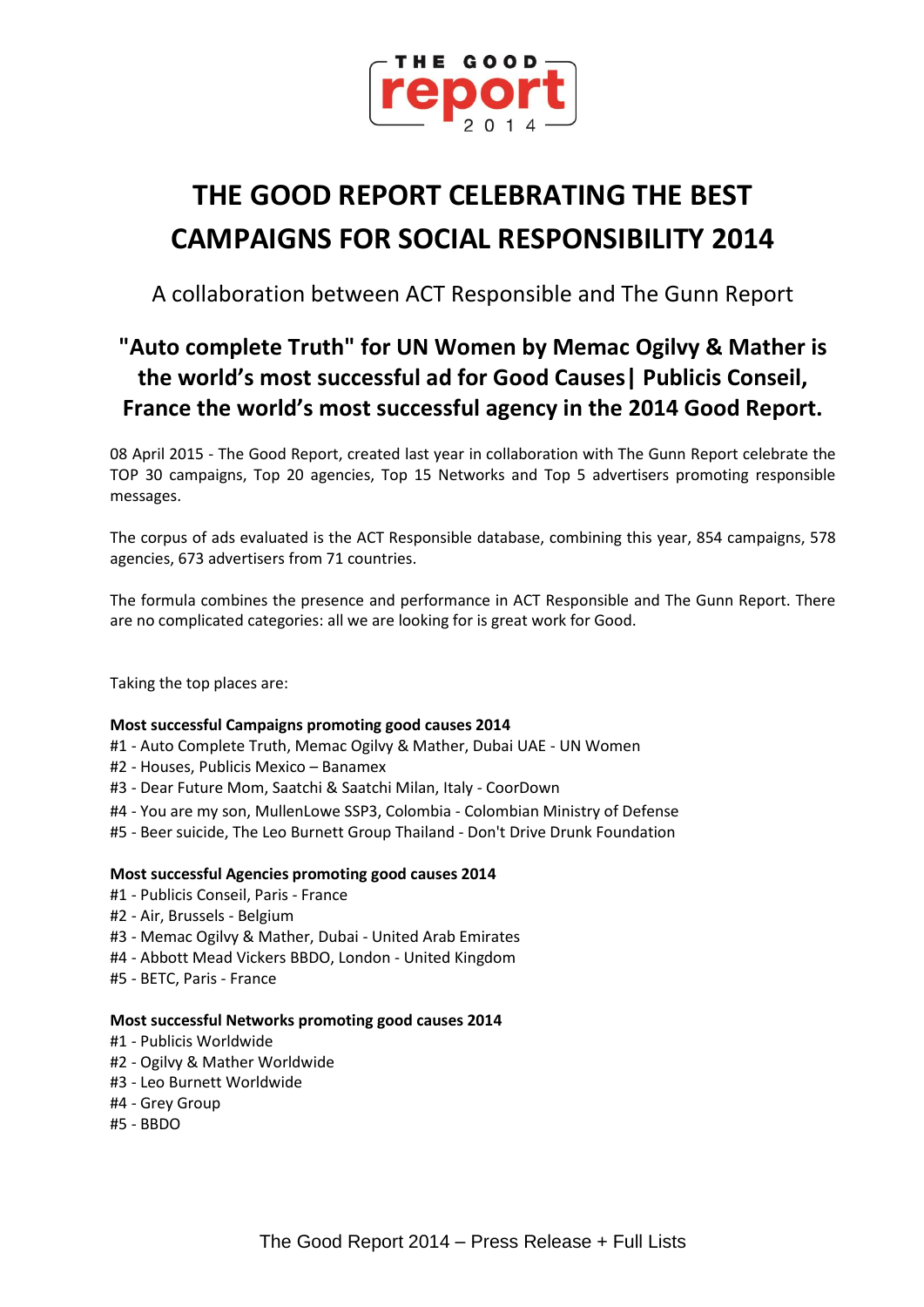

#### **Most successful brands promoting good causes 2014**

- #1 Amnesty International
- #2 United Nations Association
- #3 Surfrider Foundation
- #4 Banamex
- #5 Coca-Cola Company

#### Why the Good Report?

Advertising is too often confined to its commercial side, and we tend to forget the other part of its role: information, awareness and education. For 15 years, we've collect the best ads promoting sustainability, equitable development and social responsibility in a bid to highlight how creativity is used to raise awareness on the world's major issues. Still no specific recognition is offered to agencies, giving time and talent to support the communication of public interest causes. Yet the commitment of communication professionals for these causes is fundamental; without communication campaigns these causes couldn't make themselves known to the greatest number. In a time of crisis, it is understandable that some agencies are pulling out under the guise of budget cuts. The association has decided to create The Good Report to celebrate agencies that continues to support these major causes, in order to motivate and inspire creativity and production.

"With The Good Report, ACT Responsible continues its mission of promoting, inspiring and federating the communications industry for the greater Good. We truly believe advertising has a major role in educating and promoting good to help make the world a better place and we are proud the celebrate this work every year. Producing The Good Report with the collaboration of The Gunn Report Team is a great privilege" says Hervé de Clerck, ACT Responsible Dream Leader.

"The Act Responsible Expo is one of the must see exhibitions at Cannes Lions each year. It honours the hugely valuable job our industry does, throughout the year in countries all round the world, in multiplying the impact and effectiveness of communications for Good Causes. The Good Report adds a commendable extra dimension to their mission and we are proud to be a part of it," says Donald Gunn, founder of The Gunn Report and ACT'ive Partner.

#### [View here The Good Report 2014](https://act.adforum.com/creative-work/playlist/10018/the-good-report-2014) playlist

# # #

For further information, please contact:

Isabel Kurata Amanda Benfell Co-Founder **Head of Press & PR** Act Responsible & The Good Report NARC Email: [isa@act-responsible.org](mailto:isa@act-responsible.org) Email[: amanda.benfell@warc.com](mailto:amanda.benfell@warc.com) Office: +41 27 480 3045 Phone: +44 (0) 20 7467 8125 Mobile: +33 6 0708 1207 [www.warc.com](http://www.warc.com/)

ACT Responsible & The Good Report The Gunn Report The Gunn Report Bord Du Canal, 33 85 Newman Street Chalais, CH 3966 London W1T 3EU Switzerland **Exercise Switzerland United Kingdom** [www.act-responsible.org](http://www.act-responsible.org/)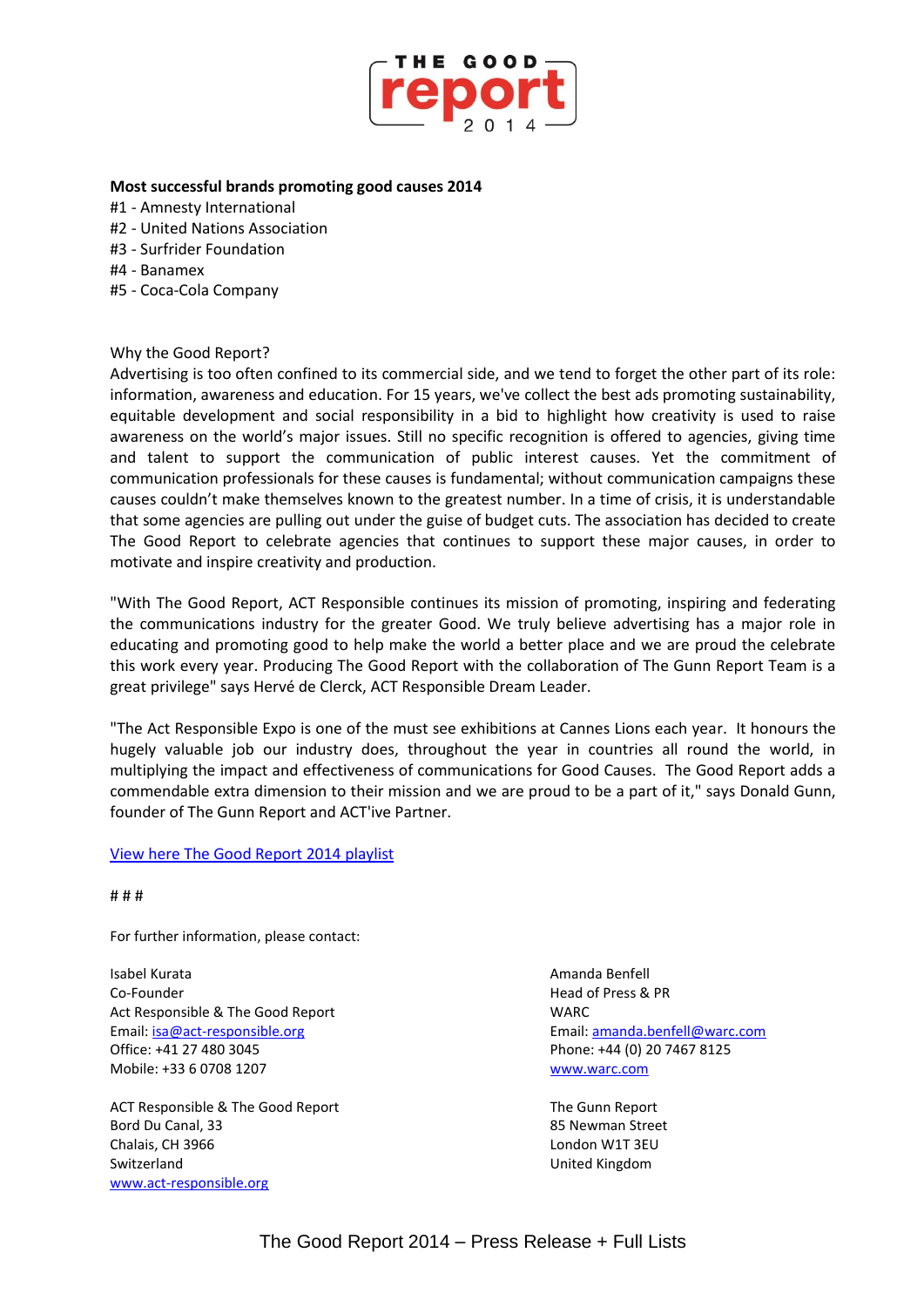

#### **About ACT Responsible**

ACT Responsible is a Swiss-based non-profit organization created in 2001. ACT stands for Advertising Community Together. The association mission is to federate the Advertising Communications industry around Social Responsibility and Sustainable Development and share good practices. Today, ACT Responsible has created, hand in hand withAdForum.com, a large and unique database of campaigns gathered worldwide, highlighting outstanding work and showing how the advertising industry is playing its role raising awareness on crucial issues. ACT Responsible has built a network of committed agencies, media, production companies, advertisers, institutions, NGOs and corporations all over the world, who believe responsible advertising is an essential focus of modern communications. The association is part of the United Nations Global Compact.

#### **About The Gunn Report - The global index on creative excellence in advertising**

The Gunn Report – the global index of creative excellence in advertising – identifies the most awarded and applauded work in the world each year and its creators. The Gunn Report website – www.gunnreport.com – is an unprecedented resource for people working in Advertising, Communications and Marketing. It combines a uniquely searchable library of the world's best work since 1999 plus full records of the world's best agencies and advertisers since 1999, with valuable programmes for education and training, proprietary research studies, signature features and special archives. The Gunn Report is available by subscription online and as a book with a showreel.